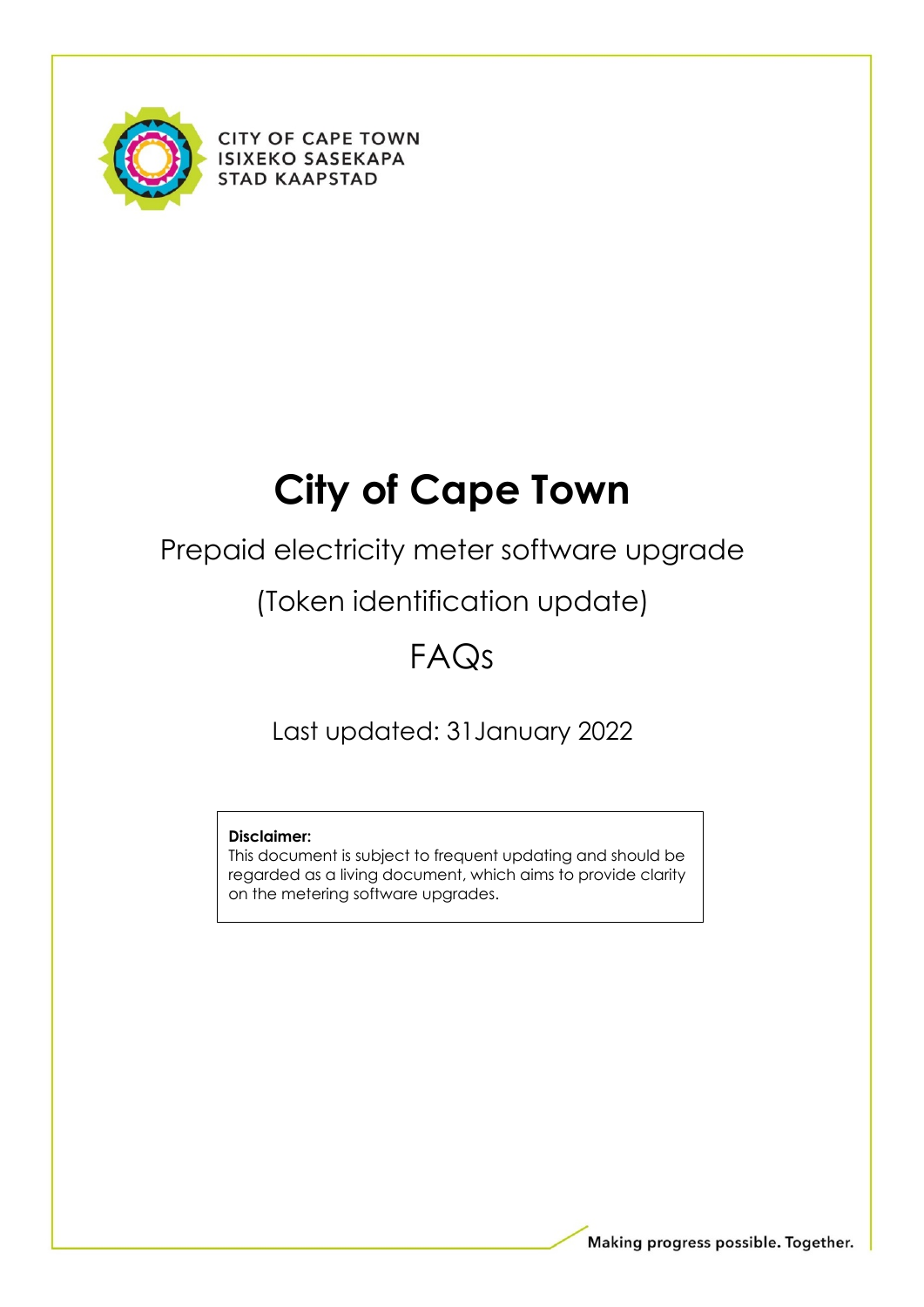## **Contents**

| 1.  |                                                                                                                                                                      |
|-----|----------------------------------------------------------------------------------------------------------------------------------------------------------------------|
| 2.  |                                                                                                                                                                      |
| 3.  |                                                                                                                                                                      |
| 4.  |                                                                                                                                                                      |
| 5.  | What should I do when my area has been earmarked for updating but I have not                                                                                         |
| 6.  |                                                                                                                                                                      |
| 7.  | Will the update codes work on all types of prepaid electricity meters? 3                                                                                             |
| 8.  |                                                                                                                                                                      |
| 9.  | What happens if I throw away my slip, will I be able to get the 40 digits again?3                                                                                    |
| 10. |                                                                                                                                                                      |
| 11. | How do I verify whether a person coming to my home to assist me with an update is                                                                                    |
| 12. |                                                                                                                                                                      |
| 13. | I am in line for the City's ongoing meter replacement programme (to replace old<br>infrastructure), will the new meter be software compliant once installed? Would I |
| 14. |                                                                                                                                                                      |
| 15. | Will my electricity meter use more electricity after the software update?  4                                                                                         |
| 16. | Where do I find the work schedule and the schedule for when updated tokens will be                                                                                   |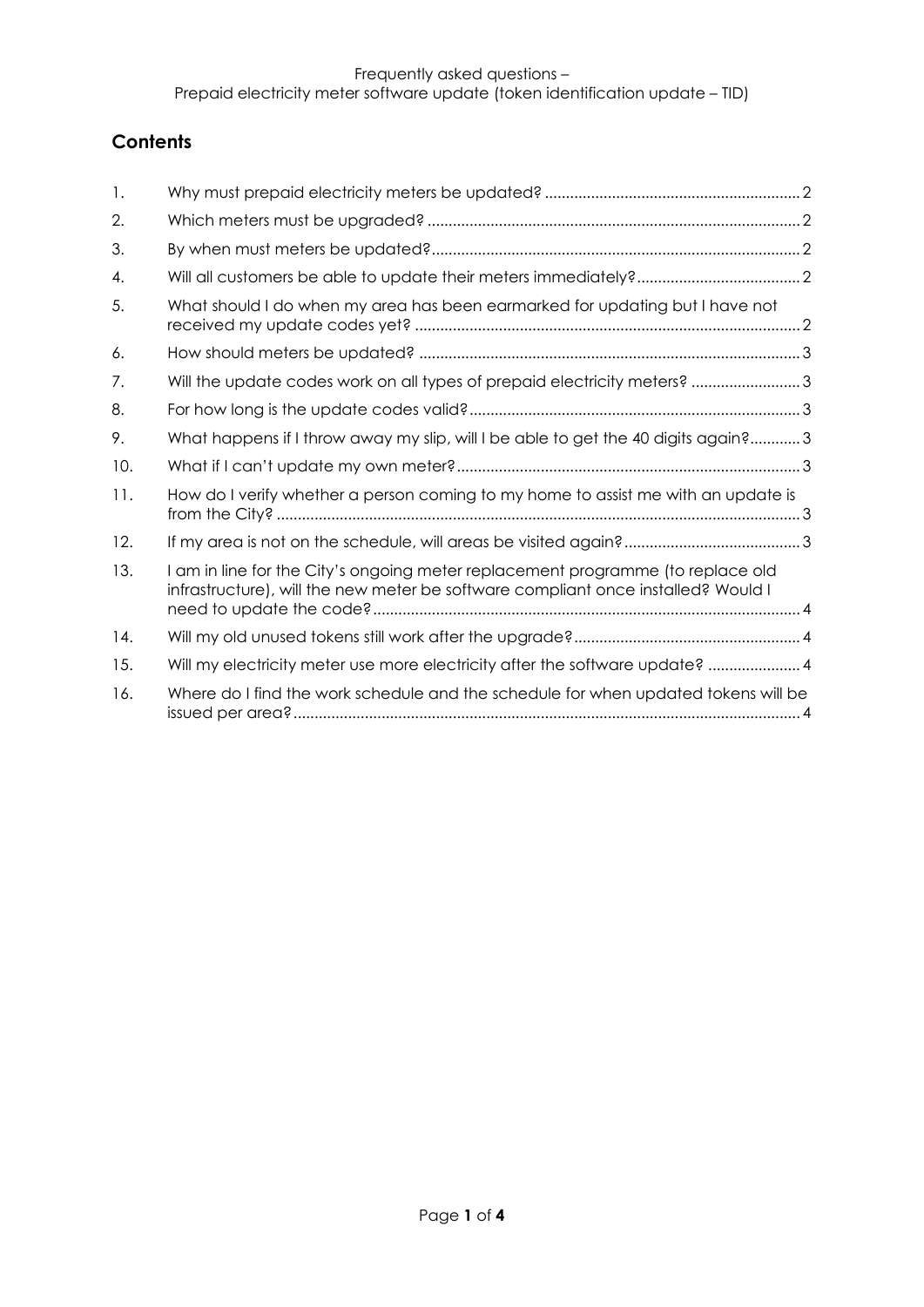Frequently asked questions –

Prepaid electricity meter software update (token identification update – TID)

#### <span id="page-2-0"></span>**1. Why must prepaid electricity meters be updated?**

The current pre-paid electricity metering software will expire in 2024 for all prepaid electricity meters in South Africa.

Pre-paid meters must be updated or you won't be able to recharge your meter with new tokens and you won't have power supply.

Updates to the software of prepaid electricity meters will happen in a phased approach across the metro to ensure all meters are updated ahead of the deadline.

Only when an area is reached for updating, as per the [schedule,](https://resource.capetown.gov.za/documentcentre/Documents/Procedures%2C%20guidelines%20and%20regulations/Token_Identifier_Roll-Out_Plan_Key_Change_Token_Project_Schedule.pdf) will customers get the UPDATE codes with their normal purchase. Customers not in an area that has not been reached yet as per the [schedule,](https://resource.capetown.gov.za/documentcentre/Documents/Procedures%2C%20guidelines%20and%20regulations/Token_Identifier_Roll-Out_Plan_Key_Change_Token_Project_Schedule.pdf) will not be eligible to update their meter yet.

#### <span id="page-2-1"></span>**2. Which meters must be upgraded?**

All prepaid electricity meters in South Africa. The City of Cape Town has 570 000 prepaid meters.

#### <span id="page-2-2"></span>**3. By when must meters be updated?**

By December 2024, and it will be done in phases..

#### <span id="page-2-3"></span>**4. Will all customers be able to update their meters immediately?**

No.

City prepaid meters are being updated in accordance with an area [schedule.](https://resource.capetown.gov.za/documentcentre/Documents/Procedures%2C%20guidelines%20and%20regulations/Token_Identifier_Roll-Out_Plan_Key_Change_Token_Project_Schedule.pdf) Only when an area is being updated as per the [schedule,](https://resource.capetown.gov.za/documentcentre/Documents/Procedures%2C%20guidelines%20and%20regulations/Token_Identifier_Roll-Out_Plan_Key_Change_Token_Project_Schedule.pdf) will update codes be issued when making a purchase. Update codes will not be issued to areas not earmarked for the updating in a certain month and customers in areas that have not yet been reached for updating, will not yet be eligible to update their meters.

## <span id="page-2-4"></span>**5. What should I do when my area has been earmarked for updating but I have not received my update codes yet?**

The prepaid electricity meter software update takes place in a phased manner within the various earmarked areas. Please give the City some time to reach your specific area.

It is important to note that the system does not automatically issue residents their update token on the first of the month, but can do so any time during that month with a purchase.

If you only purchase electricity once a month and did not receive your update token, then the update token will be made available to you with your next purchase in the following month.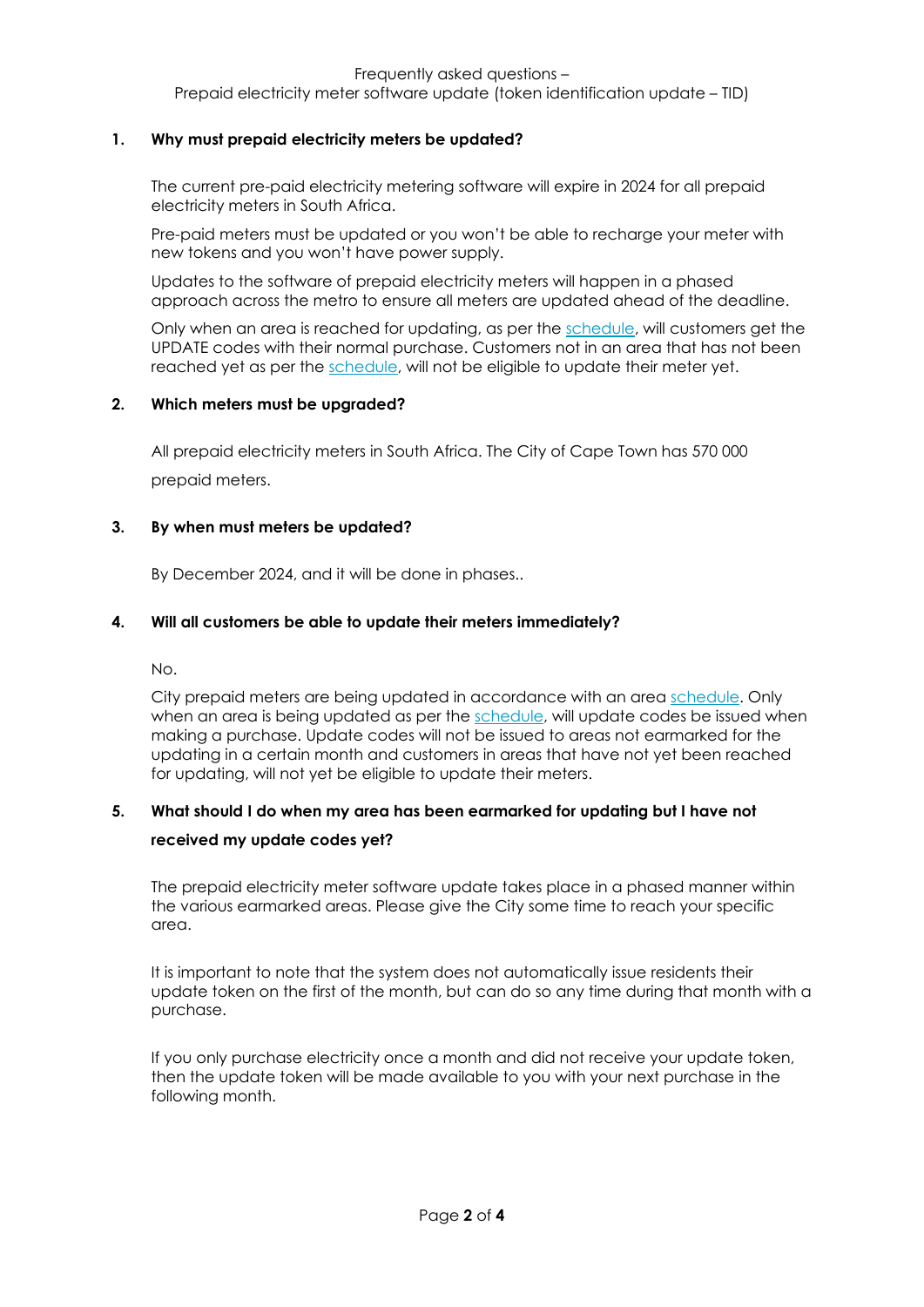#### Frequently asked questions – Prepaid electricity meter software update (token identification update – TID)

#### <span id="page-3-0"></span>**6. How should meters be updated?**

Most customers prefer updating their own meters. You will be able to update your own meter easily when making an electricity purchase.

When making a purchase from 1 November 2021 in the Atlantis, Pella and Mamre areas (and then subsequent areas on the [schedule\)](https://resource.capetown.gov.za/documentcentre/Documents/Procedures%2C%20guidelines%20and%20regulations/Token_Identifier_Roll-Out_Plan_Key_Change_Token_Project_Schedule.pdf), two 20-digit update codes will be included, along with the usual electricity token as soon as the programme is in your area and you are eligible for the update.

Please see [schedule,](https://resource.capetown.gov.za/documentcentre/Documents/Procedures%2C%20guidelines%20and%20regulations/Token_Identifier_Roll-Out_Plan_Key_Change_Token_Project_Schedule.pdf) which is also available on [www.capetown.gov.za.](http://www.capetown.gov.za/)

**Follow the easy steps below to enter your update codes WHEN your area is scheduled for the update:**

- **Enter the first 20 digits update code and wait for it to accept.**
- **Enter the second 20 digits update code and wait for it to accept.**
- **Enter your 20 digits token to recharge your units as normal.**

#### <span id="page-3-1"></span>**7. Will the update codes work on all types of prepaid electricity meters?**

Yes, as soon as the codes are received, but only when an earmarked area for updating has been reached in accordance with the [schedule.](https://resource.capetown.gov.za/documentcentre/Documents/Procedures%2C%20guidelines%20and%20regulations/Token_Identifier_Roll-Out_Plan_Key_Change_Token_Project_Schedule.pdf)

#### <span id="page-3-2"></span>**8. For how long is the update codes valid?**

The two 20-digit update codes must be entered into the meter immediately after it has been supplied as no other recharge token will be accepted by the meter.

#### <span id="page-3-3"></span>**9. What happens if I throw away my slip, will I be able to get the 40 digits again?**

You will have to call the City to get the code. Currently there is no way to get a copy at a vendor.

#### <span id="page-3-4"></span>**10. What if I can't update my own meter?**

City teams are visiting areas across the metro according to a [schedule](https://resource.capetown.gov.za/documentcentre/Documents/Procedures%2C%20guidelines%20and%20regulations/Token_Identifier_Roll-Out_Plan_Key_Change_Token_Project_Schedule.pdf) over the next two years. They started in Atlantis, Mamre and Pella and will move to the areas on the [schedule](https://resource.capetown.gov.za/documentcentre/Documents/Procedures%2C%20guidelines%20and%20regulations/Token_Identifier_Roll-Out_Plan_Key_Change_Token_Project_Schedule.pdf) over time.

### <span id="page-3-5"></span>**11. How do I verify whether a person coming to my home to assist me with an update is from the City?**

We will follow all Covid-19 health and safety protocols and our teams will carry identification and work order numbers. Customers may phone the City's Call Centre for verification.

#### <span id="page-3-6"></span>**12. If my area is not on the schedule, will areas be visited again?**

We plan to go area by area and then at a later date revisit any meters that are not complete regardless of the area. This mop up operation is currently planned for later 2023 and early 2024.